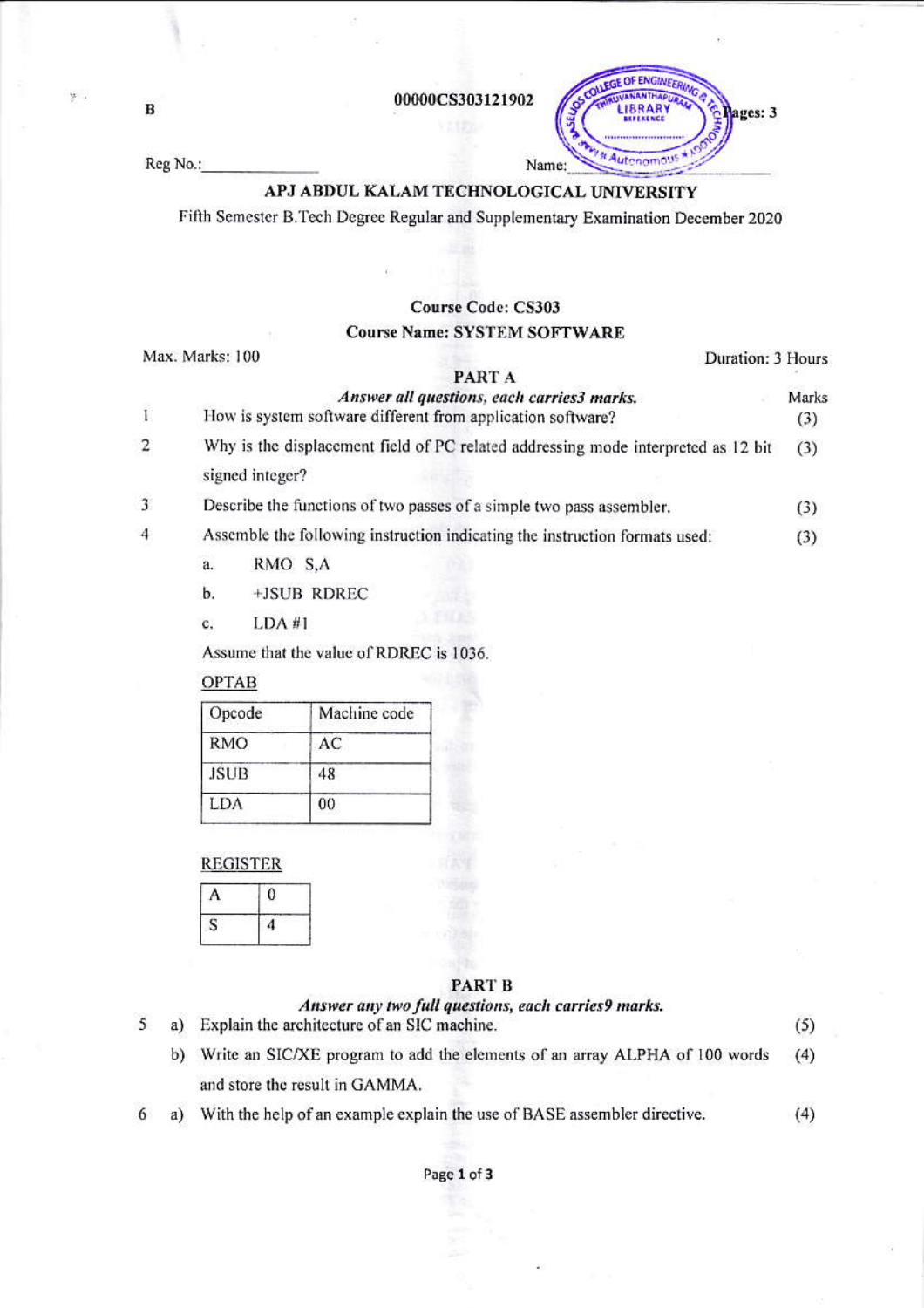#### 00000CS303121902

b) Explain with an example how relocation problem is handled by an assembler?  $(5)$ 

 $(5)$ 

 $(4)$ 

 $(3)$ 

- Describe the data structures used by a simple two pass assembler.  $\overline{7}$ a)
	- b) Consider the memory contents shown in the following figure



What would be loaded to register A with the following instructions:

- 03C300 i.
- ii. 022030

#### **PART C**

### Answer all questions, each carries3 marks.

- Give the purpose of following assembler directives with examples: 1) USE 2) CSECT Give an example of situation where the use of a multipass assembler can be  $(3)$ 9 justified?  $(3)$ Given an idle computer with no program in memory, how do we get things started? 10  $(3)$ Explain the concept of automatic library search.  $11$ PART D Answer any two full questions, each carries9 marks.  $(5)$ How are program blocks handled by the assembler?  $12 a)$ 
	- b) Using the given information, generate the machine instruction for the instruction at  $(4)$ location 0006 and 003F. Assume that program blocks are used in the program, the machine code for LDA is 00 and STCH is 54 and the block table is as follows.

| <b>Block Name</b> | <b>Block Number</b> | Address | Length |
|-------------------|---------------------|---------|--------|
| (default)         |                     | 0000    | 0066   |
| <b>CDATA</b>      |                     | 0066    | 000B   |
| <b>CBLKS</b>      |                     | 0071    | 1000   |



 $\mathbf{R}$